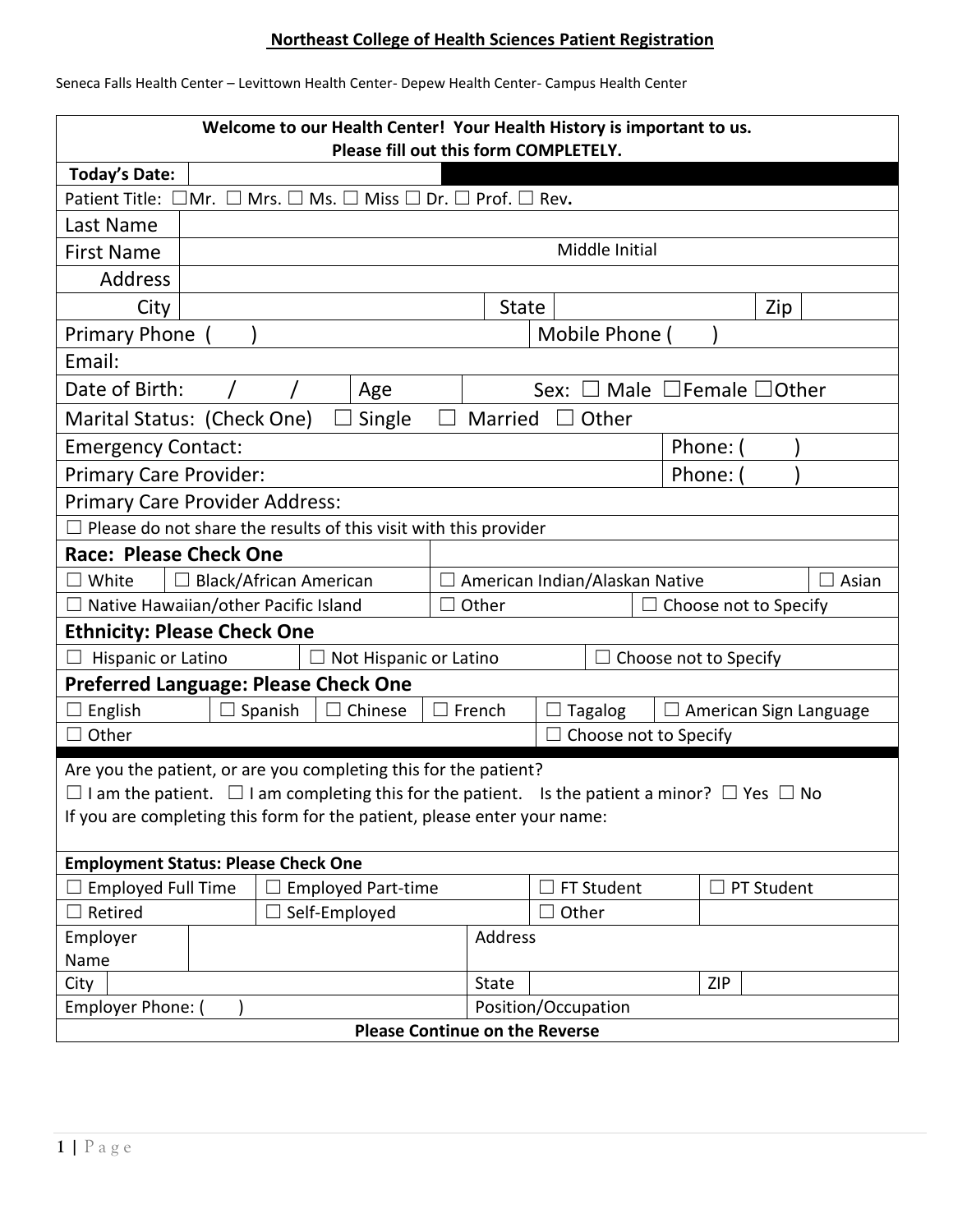| <b>Patient Name:</b>                                             |               |
|------------------------------------------------------------------|---------------|
| <b>Insurance Information</b>                                     |               |
| Subscriber's Name                                                | Date of Birth |
| Subscriber's Address                                             |               |
| Relationship to Patient (If not Patient)                         |               |
| <b>Insurance Company</b>                                         |               |
| <b>Policy Number</b>                                             |               |
| Is Patient covered by additional insurance? $\Box$ Yes $\Box$ No |               |
| If Yes, Subscriber's Name:                                       | Date of Birth |
| Subscriber's Address                                             |               |
| Relationship to Patient (If not Patient)                         |               |
| <b>Insurance Company</b>                                         |               |
| <b>Policy Number</b>                                             |               |

| Please tell us how you heard about us:                                                                 |  |  |  |  |  |
|--------------------------------------------------------------------------------------------------------|--|--|--|--|--|
| Physician Referral (Please indicate Name)                                                              |  |  |  |  |  |
| Personal Referral (Please indicate Name)                                                               |  |  |  |  |  |
| $\Box$ Phone Book $\Box$ Internet Search $\Box$ Other (Please Specify)                                 |  |  |  |  |  |
|                                                                                                        |  |  |  |  |  |
| Please review the following statements and sign on the                                                 |  |  |  |  |  |
| last line indicating your agreement:                                                                   |  |  |  |  |  |
| Payment Verification: I acknowledge that any insurance I may have is an agreement between the carrier  |  |  |  |  |  |
| and me and that I am responsible for the payment of any covered or non-covered services I receive      |  |  |  |  |  |
| General Verification: To the best of my ability, the information I have supplied today is complete and |  |  |  |  |  |
| truthful. I have not misrepresented the presence, severity or cause of my health concerns.             |  |  |  |  |  |
| <b>Patient Signature:</b><br>Date:                                                                     |  |  |  |  |  |
| <b>Please Continue to the Next Page</b>                                                                |  |  |  |  |  |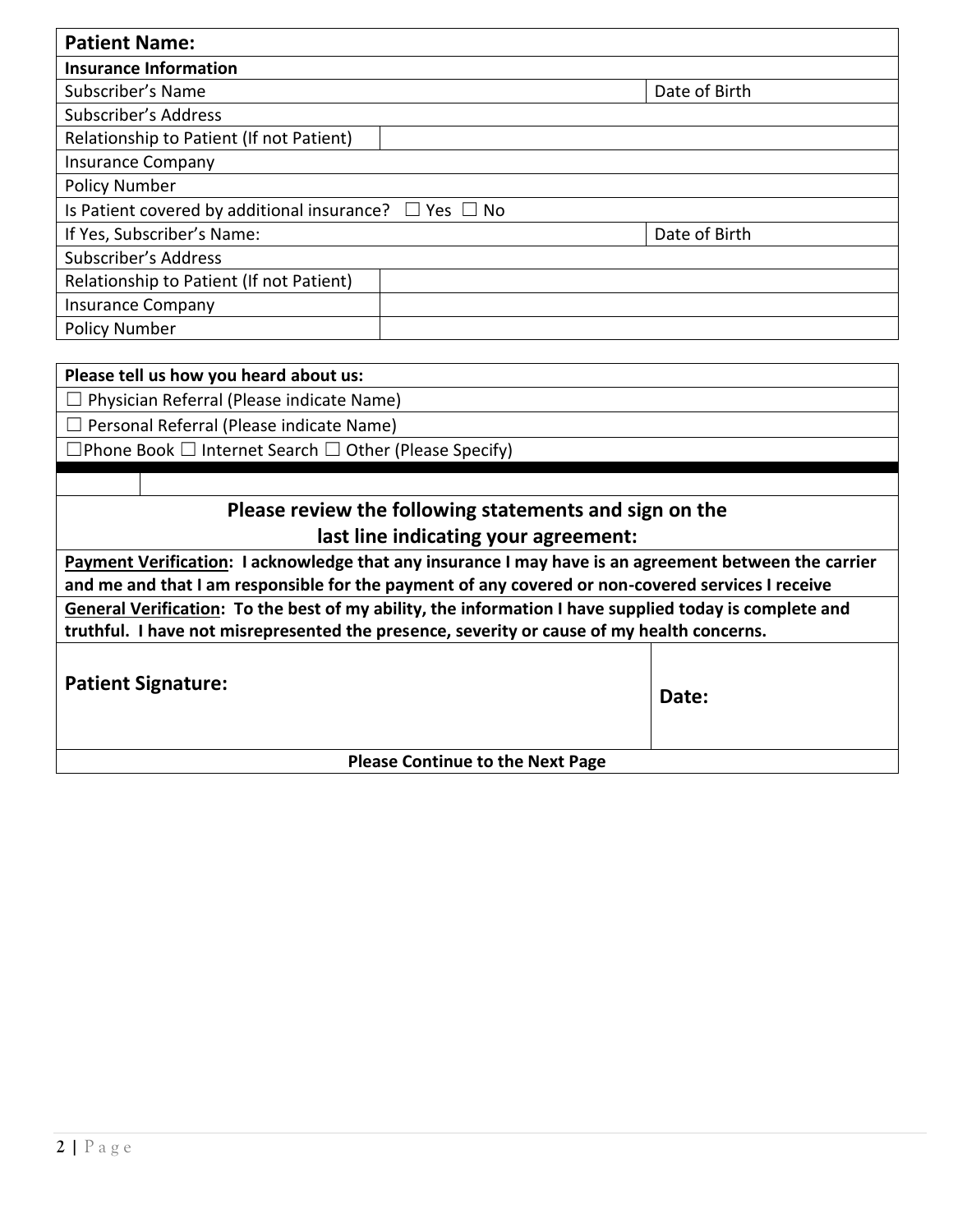| <b>New Patient Information</b>                                                                                                                                                                                   | Date:                                            |                                    |      |  |  |  |  |  |  |
|------------------------------------------------------------------------------------------------------------------------------------------------------------------------------------------------------------------|--------------------------------------------------|------------------------------------|------|--|--|--|--|--|--|
| <b>Patient Name:</b>                                                                                                                                                                                             |                                                  |                                    |      |  |  |  |  |  |  |
| CURRENT MEDICATIONS: Please list all prescriptions, over-the-counter medicines and supplements)                                                                                                                  |                                                  |                                    |      |  |  |  |  |  |  |
| including frequency and dosage (if known). If there are NO current medications, check here $\Box$                                                                                                                |                                                  |                                    |      |  |  |  |  |  |  |
| 1.<br>2.                                                                                                                                                                                                         |                                                  |                                    |      |  |  |  |  |  |  |
| 3.<br>4.                                                                                                                                                                                                         |                                                  |                                    |      |  |  |  |  |  |  |
| 5.                                                                                                                                                                                                               |                                                  | 6.                                 |      |  |  |  |  |  |  |
| 7.                                                                                                                                                                                                               |                                                  | 8.                                 |      |  |  |  |  |  |  |
| Please list any ALLERGIES you have to medications. If NO known allergies, check here $\Box$                                                                                                                      |                                                  |                                    |      |  |  |  |  |  |  |
| 1.                                                                                                                                                                                                               |                                                  | 2.                                 |      |  |  |  |  |  |  |
| 3.                                                                                                                                                                                                               |                                                  | 4.                                 |      |  |  |  |  |  |  |
| Do you use tobacco of any type? $\Box$ Yes $\Box$ No $\Box$ Former Tobacco User $\Box$ Never Used Tobacco                                                                                                        |                                                  |                                    |      |  |  |  |  |  |  |
| If Yes, how often do you use tobacco? $\Box$ Current every day user $\Box$ Current sometimes user                                                                                                                |                                                  |                                    |      |  |  |  |  |  |  |
| If you are a tobacco user, what is your interest in quitting on a scale where                                                                                                                                    |                                                  |                                    |      |  |  |  |  |  |  |
| 0 is "No Interest" and 10 is "Very Interested"?                                                                                                                                                                  |                                                  |                                    |      |  |  |  |  |  |  |
| $\Box$ 0<br>$\mathbf{1}$<br>$\overline{2}$<br>$\mathsf{L}$<br>3                                                                                                                                                  | $\overline{4}$<br>5                              | $\Box$ 7<br>8<br>6<br>$\perp$<br>9 | 10   |  |  |  |  |  |  |
| Do you presently have a diagnosis of Hypertension?                                                                                                                                                               |                                                  | Yes<br><b>No</b>                   |      |  |  |  |  |  |  |
| Do you presently have a diagnosis of Diabetes?<br>Yes<br>No                                                                                                                                                      |                                                  |                                    |      |  |  |  |  |  |  |
| If "Yes" to Diabetes, what kind?<br>Type $I \square$ Type II                                                                                                                                                     |                                                  |                                    |      |  |  |  |  |  |  |
| If "Yes" to Diabetes, do you know your A1C level?<br>Yes $\Box$ No $\Box$ Not Sure                                                                                                                               |                                                  |                                    |      |  |  |  |  |  |  |
| Comments regarding your Diabetes diagnosis:                                                                                                                                                                      |                                                  |                                    |      |  |  |  |  |  |  |
| <b>YOUR SYMPTOMS TODAY</b>                                                                                                                                                                                       |                                                  |                                    |      |  |  |  |  |  |  |
| Please describe your symptoms:                                                                                                                                                                                   |                                                  |                                    |      |  |  |  |  |  |  |
|                                                                                                                                                                                                                  |                                                  |                                    |      |  |  |  |  |  |  |
| When did your symptoms start? Month                                                                                                                                                                              |                                                  | Year<br>Day                        |      |  |  |  |  |  |  |
| How did your symptoms begin?                                                                                                                                                                                     |                                                  |                                    |      |  |  |  |  |  |  |
|                                                                                                                                                                                                                  |                                                  |                                    |      |  |  |  |  |  |  |
| Please indicate the location and severity of your symptoms on the Pain Diagram given to you today<br>How often do you experience your symptoms?                                                                  |                                                  |                                    |      |  |  |  |  |  |  |
| Do your symptoms affect other areas of your body?                                                                                                                                                                |                                                  |                                    |      |  |  |  |  |  |  |
| To what extent does the pain radiate, shoot or travel?                                                                                                                                                           |                                                  |                                    |      |  |  |  |  |  |  |
|                                                                                                                                                                                                                  |                                                  |                                    |      |  |  |  |  |  |  |
| What makes your pain better or worse? (Certain movements, activities, positions, etc.)                                                                                                                           |                                                  |                                    |      |  |  |  |  |  |  |
| Better:                                                                                                                                                                                                          |                                                  |                                    |      |  |  |  |  |  |  |
|                                                                                                                                                                                                                  |                                                  |                                    |      |  |  |  |  |  |  |
| Worse:                                                                                                                                                                                                           |                                                  |                                    |      |  |  |  |  |  |  |
|                                                                                                                                                                                                                  |                                                  |                                    |      |  |  |  |  |  |  |
| What time of day do you experience your symptoms? $\Box$ Morning $\Box$ Afternoon $\Box$ Evening $\Box$<br>Night<br>Prior Interventions: What have you done to relieve the symptoms? Please Check all that apply |                                                  |                                    |      |  |  |  |  |  |  |
| Over the Counter Medication<br><b>Prescription Medicine</b><br>$\Box$ Acupuncture<br>Ice                                                                                                                         |                                                  |                                    |      |  |  |  |  |  |  |
| Homeopathic Remedies                                                                                                                                                                                             | Chiropractic                                     | <b>Physical Therapy</b>            | Heat |  |  |  |  |  |  |
|                                                                                                                                                                                                                  | Other                                            |                                    |      |  |  |  |  |  |  |
|                                                                                                                                                                                                                  | Massage<br><b>Please Continue on the Reverse</b> |                                    |      |  |  |  |  |  |  |
|                                                                                                                                                                                                                  |                                                  |                                    |      |  |  |  |  |  |  |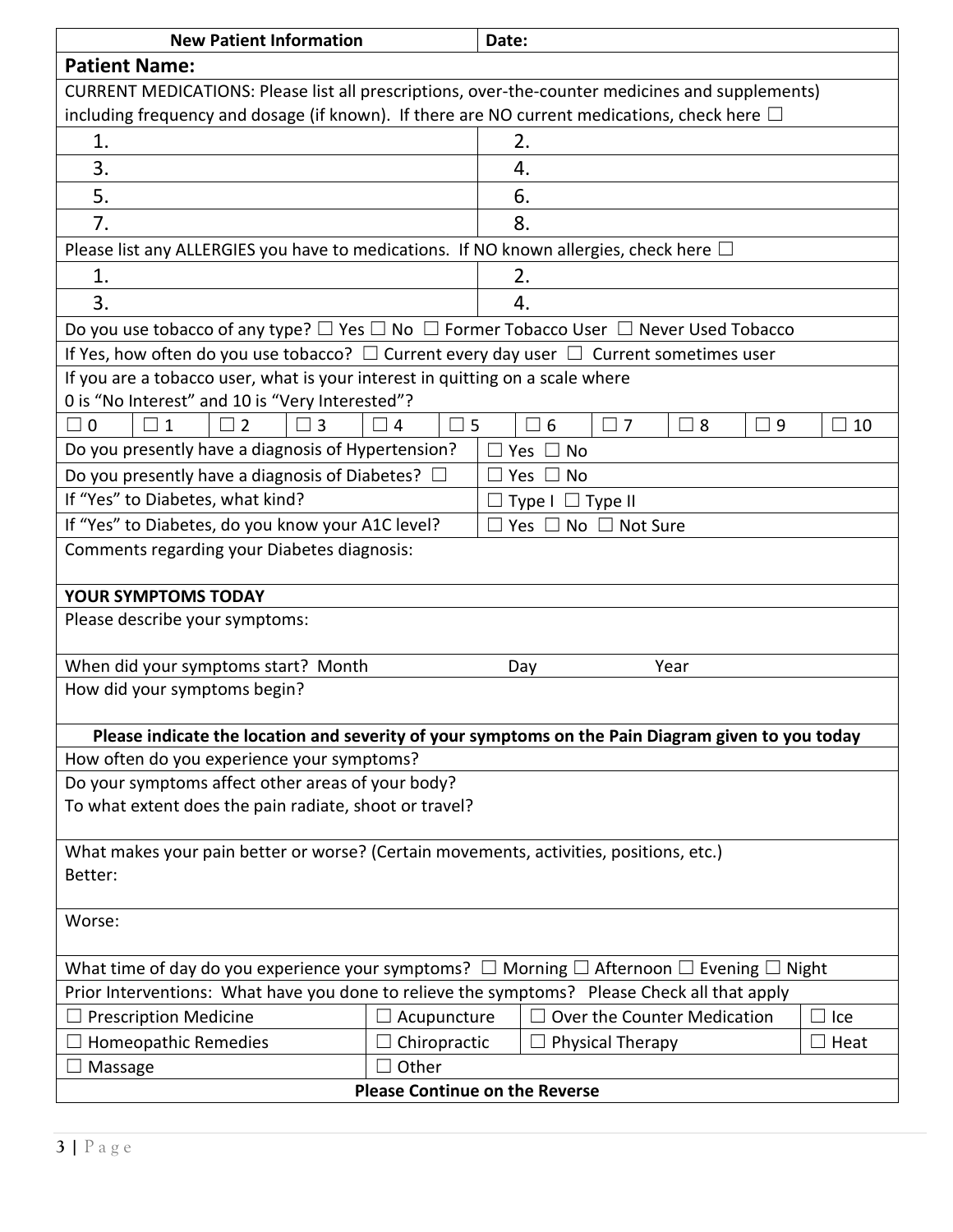| <b>New Patient Information</b> |                                                                                              |                           |                              |                   | Date:                              |                          |                            |  |  |
|--------------------------------|----------------------------------------------------------------------------------------------|---------------------------|------------------------------|-------------------|------------------------------------|--------------------------|----------------------------|--|--|
| <b>Patient Name:</b>           |                                                                                              |                           |                              |                   |                                    |                          |                            |  |  |
|                                | Is your condition due to an accident? $\Box$ Yes $\Box$ No Date of Accident or Injury:       |                           |                              |                   |                                    |                          |                            |  |  |
|                                | Have you reported this accident to:                                                          |                           |                              |                   |                                    |                          |                            |  |  |
|                                | $\Box$ Auto Insurance $\Box$ Employer $\Box$ Workers' Comp. $\Box$ Other $\Box$ Not Reported |                           |                              |                   |                                    |                          |                            |  |  |
|                                |                                                                                              |                           |                              |                   |                                    |                          |                            |  |  |
|                                | Is there anything else we should know about your condition?                                  |                           |                              |                   |                                    |                          |                            |  |  |
|                                |                                                                                              |                           |                              |                   |                                    |                          |                            |  |  |
|                                | Please check the boxes if you HAVE or HAD any of the listed conditions                       |                           |                              |                   |                                    |                          |                            |  |  |
|                                | <b>Musculoskeletal</b>                                                                       |                           | Cardiovascular               |                   | <b>Endocrine</b>                   |                          | <b>Respiratory</b>         |  |  |
| $\Box$                         | No Issues                                                                                    |                           | No Issues                    |                   | No Issues                          | $\overline{\phantom{a}}$ | No Issues                  |  |  |
| $\Box$                         | Osteoporosis                                                                                 |                           | <b>High Blood Pressure</b>   |                   | <b>Thyroid Issues</b>              |                          | Asthma                     |  |  |
|                                | Arthritis                                                                                    |                           | Low Blood Pressure           | П                 | <b>Immune Disorders</b>            |                          | Apnea                      |  |  |
|                                | Scoliosis                                                                                    |                           | High Cholesterol             |                   |                                    |                          | Emphysema                  |  |  |
|                                | <b>Neck Pain</b>                                                                             |                           | <b>Poor Circulation</b>      |                   | Hypoglycemia<br>Frequent Infection |                          | Hay Fever                  |  |  |
|                                | <b>Back Problems</b>                                                                         |                           |                              | П                 | <b>Swollen Glands</b>              | $\Box$                   | <b>Shortness of Breath</b> |  |  |
| $\Box$                         |                                                                                              |                           | Angina                       |                   |                                    |                          | Pneumonia                  |  |  |
| П                              | <b>Hip Disorders</b>                                                                         |                           | <b>Excessive Bruising</b>    | $\Box$            | Low Energy                         | $\mathbf{L}$             |                            |  |  |
| $\Box$                         | Other<br>Other<br>Other<br>Knee Injuries                                                     |                           |                              |                   |                                    |                          |                            |  |  |
|                                | Elbow/Wrist Pain<br>$\Box$                                                                   |                           |                              |                   |                                    |                          |                            |  |  |
| $\Box$                         | <b>TMJ Issues</b>                                                                            |                           | <b>Digestive</b>             |                   | Genitourinary                      |                          | Integumentary              |  |  |
| $\overline{\phantom{a}}$       | Foot/ankle Pain                                                                              |                           | No Issues                    |                   | No Issues                          |                          | No Issues                  |  |  |
| $\Box$                         | Poor Posture                                                                                 |                           | Anorexia/Bulimia             | $\Box$            | <b>Kidney Stones</b>               | $\Box$                   | <b>Skin Cancer</b>         |  |  |
| $\Box$                         | <b>Shoulder Problems</b>                                                                     |                           | Ulcer                        | П                 | Infertility                        | $\mathbf{L}$             | Psoriasis                  |  |  |
| $\Box$                         | Other                                                                                        | $\vert \ \ \vert$         | Food sensitivities           | $\vert \ \ \vert$ | Bedwetting                         | $\overline{\phantom{a}}$ | Eczema                     |  |  |
|                                | Neurological                                                                                 |                           | Heartburn                    | $\Box$            | Prostate Issues                    |                          | Acne                       |  |  |
|                                | No Issues                                                                                    |                           | Constipation                 | $\Box$            | Erectile Dysfunction               |                          | <b>Swollen Glands</b>      |  |  |
|                                | Anxiety                                                                                      |                           | Diarrhea                     |                   | <b>PMS Symptoms</b>                |                          | Rash                       |  |  |
|                                | Depression                                                                                   |                           | Other                        | П                 | Other                              |                          | Other                      |  |  |
|                                | Headache                                                                                     | Constitutional<br>Sensory |                              |                   |                                    |                          |                            |  |  |
| $\Box$                         | <b>Dizziness</b>                                                                             |                           | No Issues                    |                   | No Issues                          |                          |                            |  |  |
| $\Box$                         | Pins and Needles                                                                             |                           | <b>Blurred Vision</b>        | П                 | Fainting                           |                          |                            |  |  |
| $\Box$                         | Numbness                                                                                     |                           | <b>Ringing in Ears</b>       |                   | Low Libido                         |                          |                            |  |  |
| П                              | Other                                                                                        |                           | <b>Hearing Loss</b>          | $\Box$            | Poor Appetite                      |                          |                            |  |  |
|                                |                                                                                              |                           | Loss of Smell                | $\vert \ \vert$   | Fatigue                            |                          |                            |  |  |
|                                |                                                                                              | □                         | Loss of taste                | П                 | <b>Erectile Dysfunction</b>        |                          |                            |  |  |
|                                |                                                                                              | $\perp$                   | <b>Chronic Ear Infection</b> |                   | Weakness                           |                          |                            |  |  |
|                                |                                                                                              |                           | Other                        |                   | Other                              |                          |                            |  |  |
|                                | Please explain any items you checked above:                                                  |                           |                              |                   |                                    |                          |                            |  |  |
|                                | <b>ITEM</b>                                                                                  |                           |                              |                   | <b>EXPLANATION</b>                 |                          |                            |  |  |
|                                |                                                                                              |                           |                              |                   |                                    |                          |                            |  |  |
|                                |                                                                                              |                           |                              |                   |                                    |                          |                            |  |  |
|                                |                                                                                              |                           |                              |                   |                                    |                          |                            |  |  |
|                                |                                                                                              |                           |                              |                   |                                    |                          |                            |  |  |
|                                |                                                                                              |                           |                              |                   |                                    |                          |                            |  |  |

**Please Continue to the Next Page**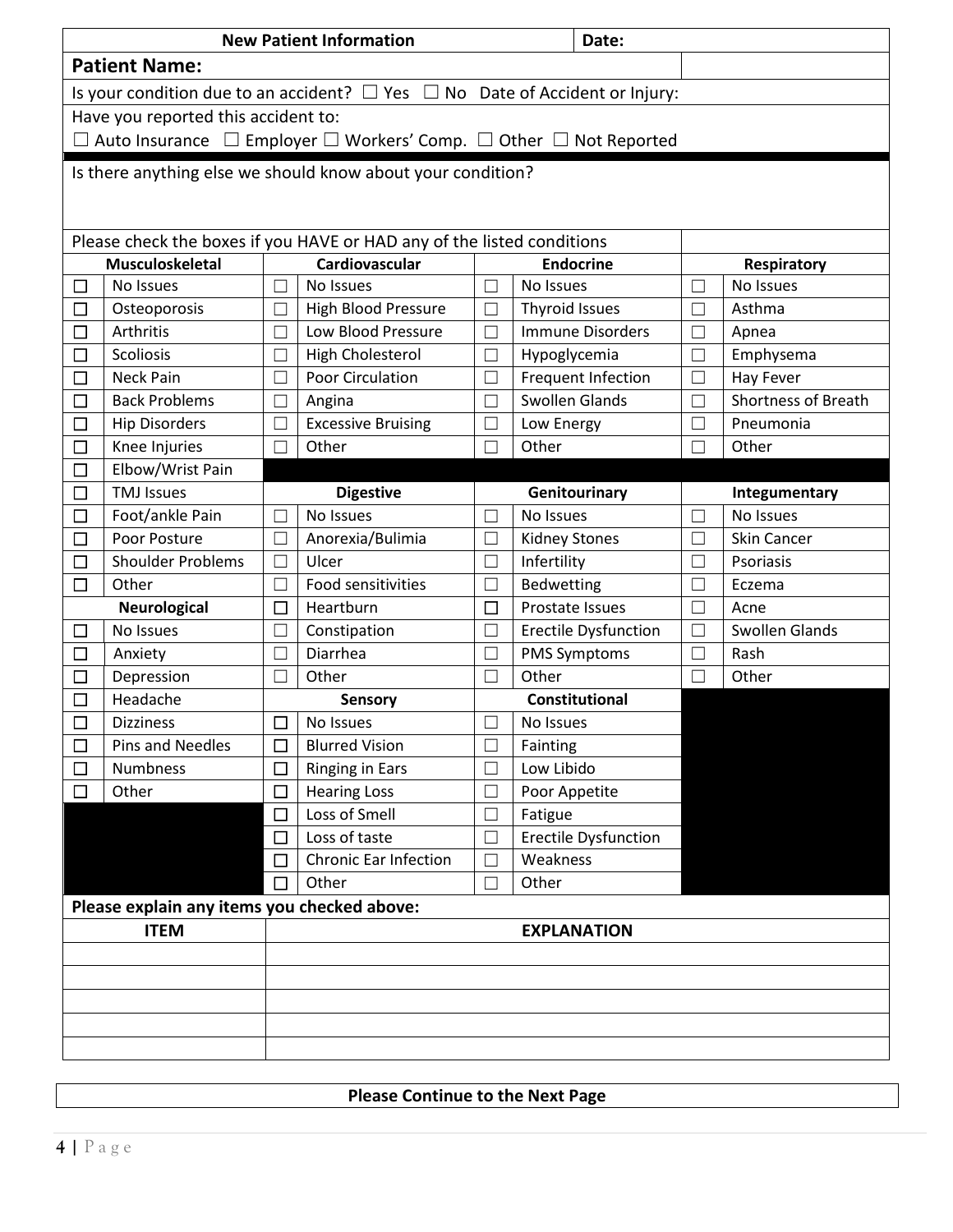| <b>New Patient Information</b>                        |                                                                                                       |          |             | Date:    |          |               |          |           |  |
|-------------------------------------------------------|-------------------------------------------------------------------------------------------------------|----------|-------------|----------|----------|---------------|----------|-----------|--|
| <b>Patient Name:</b>                                  |                                                                                                       |          |             |          |          |               |          |           |  |
|                                                       | Are there any past or current medical conditions you have not told us about?                          |          |             |          |          |               |          |           |  |
|                                                       |                                                                                                       |          |             |          |          |               |          |           |  |
|                                                       |                                                                                                       |          |             |          |          |               |          |           |  |
|                                                       |                                                                                                       |          |             |          |          |               |          |           |  |
| <b>Date</b>                                           | Please list date(s) and reason(s) for any hospitalizations:<br>Reason                                 |          | <b>Date</b> |          |          | Reason        |          |           |  |
|                                                       |                                                                                                       |          |             |          |          |               |          |           |  |
|                                                       |                                                                                                       |          |             |          |          |               |          |           |  |
|                                                       |                                                                                                       |          |             |          |          |               |          |           |  |
|                                                       |                                                                                                       |          |             |          |          |               |          |           |  |
|                                                       |                                                                                                       |          |             |          |          |               |          |           |  |
|                                                       | Please list any surgical procedures you have had:                                                     |          |             |          |          |               |          |           |  |
| <b>Date</b>                                           | Procedure                                                                                             |          | Date        |          |          | Procedure     |          |           |  |
|                                                       |                                                                                                       |          |             |          |          |               |          |           |  |
|                                                       |                                                                                                       |          |             |          |          |               |          |           |  |
|                                                       |                                                                                                       |          |             |          |          |               |          |           |  |
|                                                       |                                                                                                       |          |             |          |          |               |          |           |  |
|                                                       | Please list any other injuries not described above:                                                   |          |             |          |          |               |          |           |  |
| <b>Date</b>                                           | <b>Injury</b>                                                                                         |          | <b>Date</b> |          |          | <b>Injury</b> |          |           |  |
|                                                       |                                                                                                       |          |             |          |          |               |          |           |  |
|                                                       |                                                                                                       |          |             |          |          |               |          |           |  |
|                                                       |                                                                                                       |          |             |          |          |               |          |           |  |
| <b>Family History</b>                                 |                                                                                                       |          |             |          |          |               |          |           |  |
| <b>Health Condition or Illness</b><br><b>Relative</b> |                                                                                                       |          |             |          |          |               |          |           |  |
| <b>Mother</b>                                         |                                                                                                       |          |             |          |          |               |          |           |  |
| <b>Father</b>                                         |                                                                                                       |          |             |          |          |               |          |           |  |
| Brother(s)                                            |                                                                                                       |          |             |          |          |               |          |           |  |
| Sister(s)                                             |                                                                                                       |          |             |          |          |               |          |           |  |
| Son(s)                                                |                                                                                                       |          |             |          |          |               |          |           |  |
| Daughter(s)<br><b>Other</b>                           |                                                                                                       |          |             |          |          |               |          |           |  |
| <b>Stress Information</b>                             |                                                                                                       |          |             |          |          |               |          |           |  |
|                                                       | On a scale of 0 to 10, where 0 means you have NO stress and 10 means a LOT OF STRESS, please indicate |          |             |          |          |               |          |           |  |
| your PHYSICAL stress level:                           |                                                                                                       |          |             |          |          |               |          |           |  |
| $\Box$ 0<br>$\square$ 1                               | $\overline{2}$<br>$\overline{3}$<br>$\overline{\phantom{a}}$                                          | $\Box$ 4 | $\square$ 5 | $\Box$ 6 | $\Box$ 7 | $\sqsupset$ 8 | 9 ⊑      | $\Box$ 10 |  |
|                                                       | On a scale of 0 to 10, where 0 means you have NO stress and 10 means a lot of stress, please indicate |          |             |          |          |               |          |           |  |
| your EMOTIONAL stress level:                          |                                                                                                       |          |             |          |          |               |          |           |  |
| $\Box$ 0<br>$\Box$ 1                                  | $\Box$ 2<br>$\Box$ 3                                                                                  | $\Box$ 4 | $\square$ 5 | $\Box$ 6 | $\Box$ 7 | $\Box$ 8      | $\Box$ 9 | $\Box$ 10 |  |
|                                                       | What are the major stressors in your life:                                                            |          |             |          |          |               |          |           |  |
|                                                       |                                                                                                       |          |             |          |          |               |          |           |  |
|                                                       |                                                                                                       |          |             |          |          |               |          |           |  |
|                                                       |                                                                                                       |          |             |          |          |               |          |           |  |

**Please Continue on the Reverse**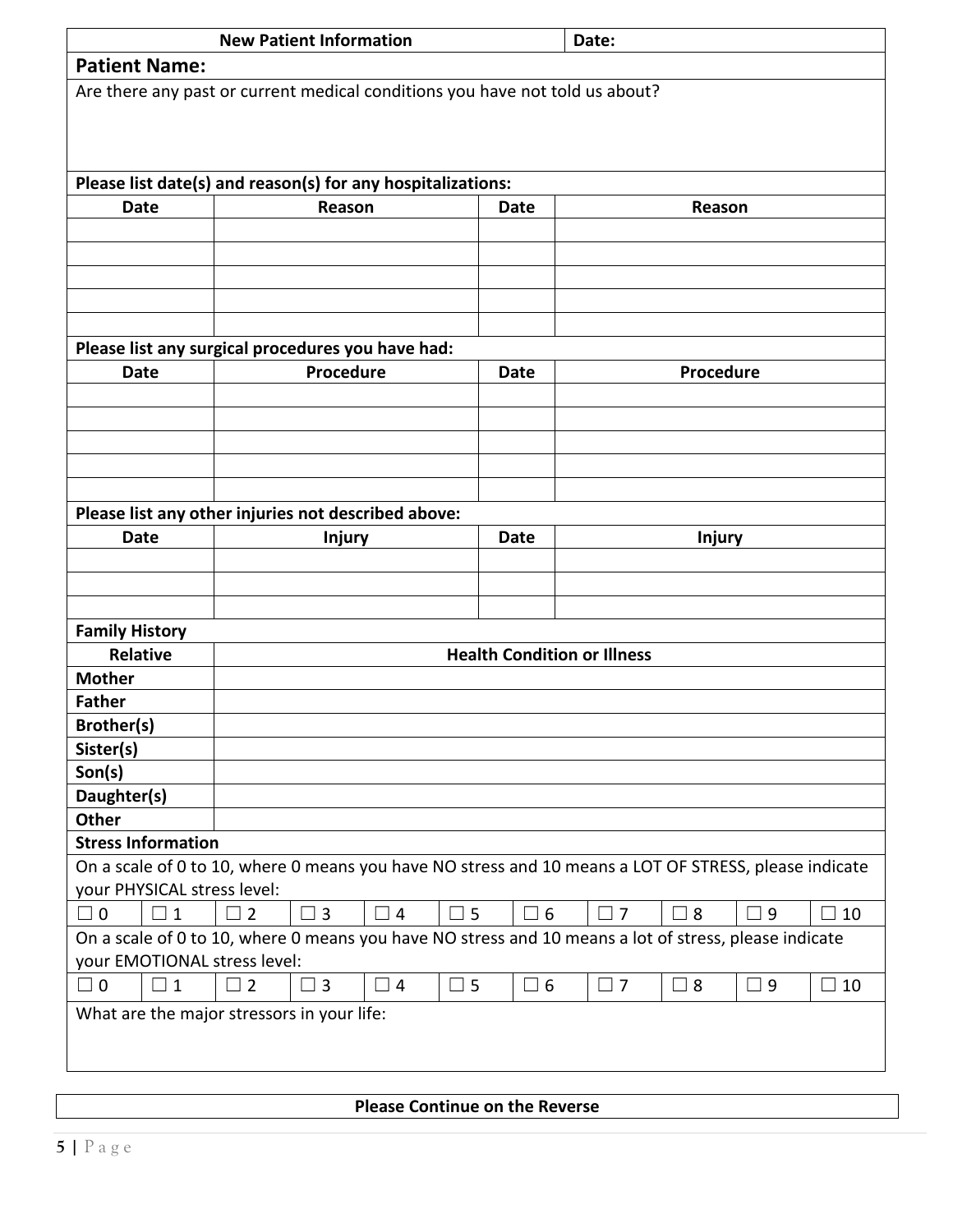| <b>New Patient Information</b>                                                                  | Date:                                 |  |  |  |  |  |  |  |
|-------------------------------------------------------------------------------------------------|---------------------------------------|--|--|--|--|--|--|--|
| <b>Patient Name:</b>                                                                            |                                       |  |  |  |  |  |  |  |
| <b>Consumption, Sleeping, and Exercise Information</b>                                          |                                       |  |  |  |  |  |  |  |
| How much alcohol do you consume?                                                                | Frequency?                            |  |  |  |  |  |  |  |
| How many cups of coffee do you drink daily?                                                     |                                       |  |  |  |  |  |  |  |
| How much soda pop do you consume daily?                                                         |                                       |  |  |  |  |  |  |  |
| How much water do you drink daily?                                                              |                                       |  |  |  |  |  |  |  |
| Do you use recreational drugs?<br>$\Box$ No<br>$\Box$<br>Yes                                    |                                       |  |  |  |  |  |  |  |
| Please rate your eating habits where 0 means your eating habits are UNHEALTHY and 10 means your |                                       |  |  |  |  |  |  |  |
| eating habits are HEALTHY:                                                                      |                                       |  |  |  |  |  |  |  |
| $\Box$ 0<br>5<br>6<br>$\mathcal{P}$<br>3<br>$\overline{4}$<br>П.<br>$\mathbf{1}$                | $\Box$ 7<br>8<br>9<br>$\Box$ 10<br>L. |  |  |  |  |  |  |  |
| What are your typical eating habits:                                                            |                                       |  |  |  |  |  |  |  |
| Skip Breakfast<br>2 Meals per Day<br>3 Meals per Day<br><b>Snacking Between Meals</b><br>$\Box$ |                                       |  |  |  |  |  |  |  |
| On average, how many hours do you sleep at night?                                               |                                       |  |  |  |  |  |  |  |
| What is your preferred sleeping position?                                                       |                                       |  |  |  |  |  |  |  |
| On a regular basis, how much do you exercise?                                                   |                                       |  |  |  |  |  |  |  |
| What would be the most significant thing you could do to improve your health?                   |                                       |  |  |  |  |  |  |  |
|                                                                                                 |                                       |  |  |  |  |  |  |  |
|                                                                                                 |                                       |  |  |  |  |  |  |  |
| What additional health goals do you have?                                                       |                                       |  |  |  |  |  |  |  |
|                                                                                                 |                                       |  |  |  |  |  |  |  |
|                                                                                                 |                                       |  |  |  |  |  |  |  |
|                                                                                                 |                                       |  |  |  |  |  |  |  |

## **Patient Signature:**